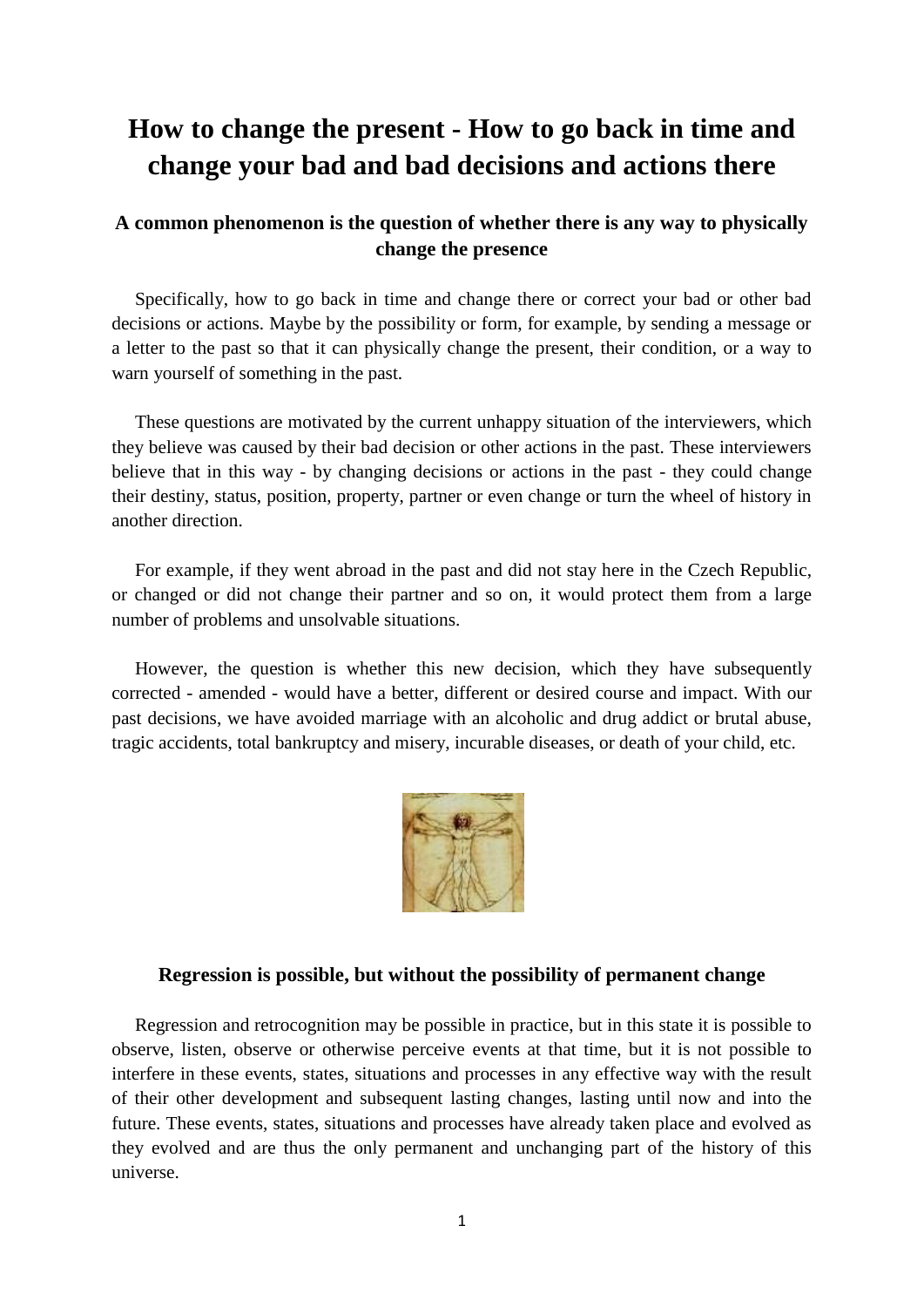#### **Parallel universes**

 However, there are also parallel universes. Thanks to other dimensions in the subconscious, in our so-called parallel universes, all our paths branch out in all directions, and at the same time all possibilities and variants continue to take place, and therefore our socalled destiny is known in advance. It is usually good not to know it in advance, it would strongly affect our lives and it would deprive us of its use, joy, surprise, peace, etc.

 The existence of other dimensions is mathematically proven. The parallel worlds interact with ours. Verification is impossible because observations can only be made in our world.

#### **The past is already written**

 It is not possible to go into the past and anything can change there, the past is already written, it happened then, resp. it's still happening. Time does not exist in terms of past, present and future, it is only our terrestrial 3D practical measure of the practical functioning of terrestrial society and civilization. There is only an eternal presence - the present, as Einstein proved. It's part of history. If it were simply possible to go back in time and change, for example, wrong decisions or, conversely, the unnecessary passivity of the day, this could change a lot, even at a global level - for example, it would be possible to avert wars, any failed and failed efforts, and events, etc.



## **Life is not fair, life is a fight and there is bread of two crusts everywhere…**

 These statements will not solve us. But there is always a solution if it is really sought and life always has its external and internal meaning, purpose and value. It is as we have made it and we can change it at any time. Crises are usually temporary, and getting into it is not a problem, a few, even small mistakes or bad decisions are enough, but these can usually always be corrected somehow. However, there is always something to be done, and each problem has its own, at least one solution.

 Trying for some additional continuous restart of our lives, which is not according to our ideas, does not satisfy us, the situation is not good, we have problems that we solve or do not solve, it has its origin in various subjective and objective causes. It is by not solving it, especially by not solving it in time, that everyone buys problems. Any excuses or excuses or blaming others or a lack of luck or destiny are out of place. Happiness must always go against each other and a lot must be sacrificed for it, nothing is free and money is just energy received for some energy expended.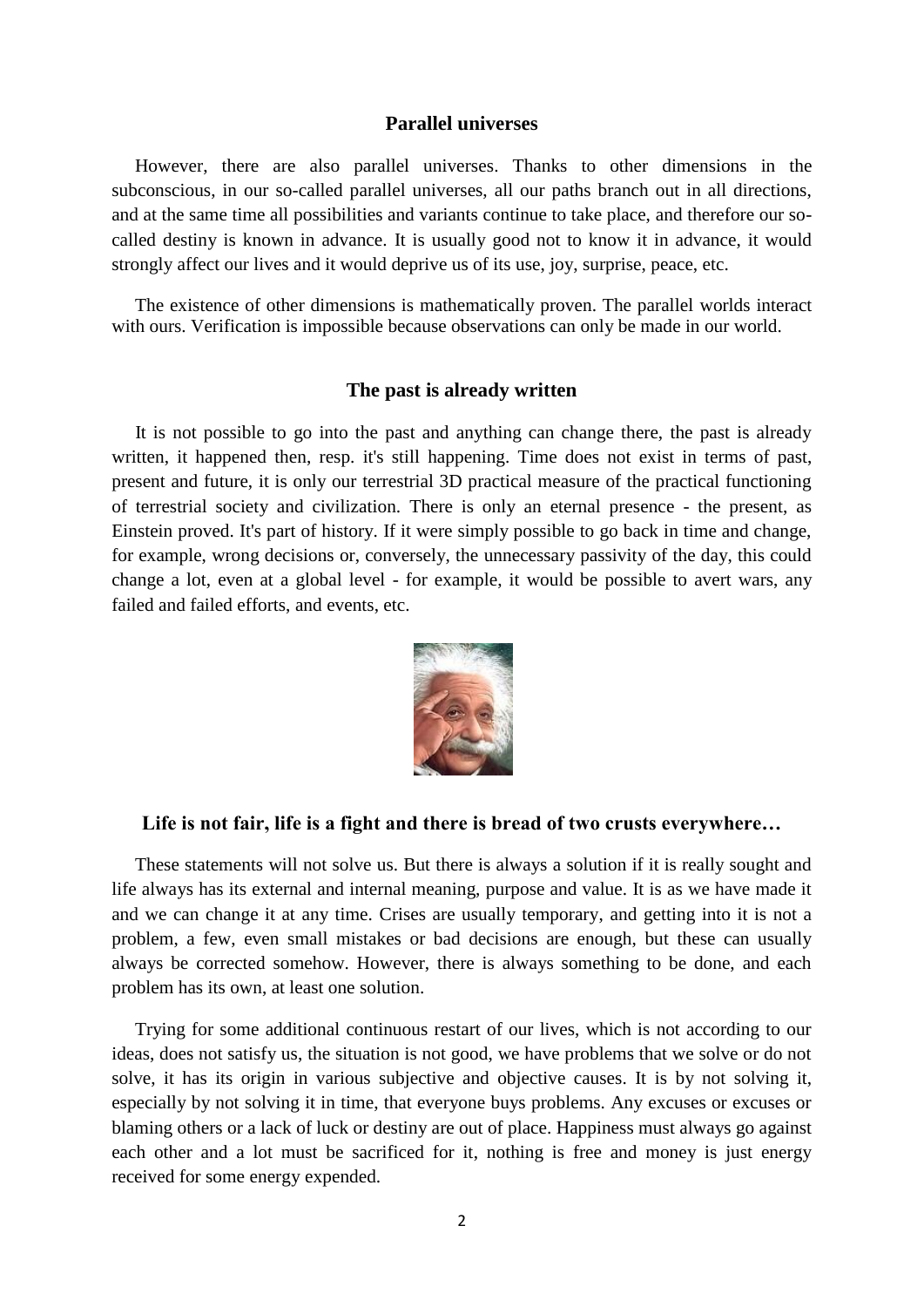

# **Why it is good to think about the correctness of your past decisions and actions**

 In some cases, it can even be very useful to think seemingly unproductively about things and about past decisions and actions that we can no longer change. When you doubt missed opportunities, past decisions, and actions, you are going through a very important psychological process.

 When you think carefully about the decisions you have made or the situations you have experienced and what you could have done better once or whether you should have made the right decision, then you will be able to behave better and be better prepared in similar situations now and in the future. Crying over spilled milk, even if it seems pointless at first, helps to avoid mistakes in the future, solve problems correctly and thus improve.

 But you need to be careful not to overdo your thinking so that you do not become an obstacle to your success. There is a danger that if you think about something for too long and that if you dissect some of your former bad decisions or actions in the past, you will whip up so much worries, worries and stress that you will not be able to act rationally in the end. This is especially a disadvantage when you have to make decisions and manage in your professional life. Sometimes it is necessary to act and make decisions quickly at work.

 And there is another problem. Discussing such problems from all sides often means that you do not see the forest for the trees themselves, and a state of so-called "professional blindness" can also occur.



# **Only we can blame our current state and situation**

 The path we consciously chose at the time, we chose ourselves and made our decisions based on our knowledge and experience, knowledge, desires, desires, logic at the time, all under the influence of our subconscious, intuition, emotions and other influences. Only we can blame our state and situation, only and only we are the authors of our unique earthly life. Everything has a meaning, it moves us somewhere and it suggests something to us.